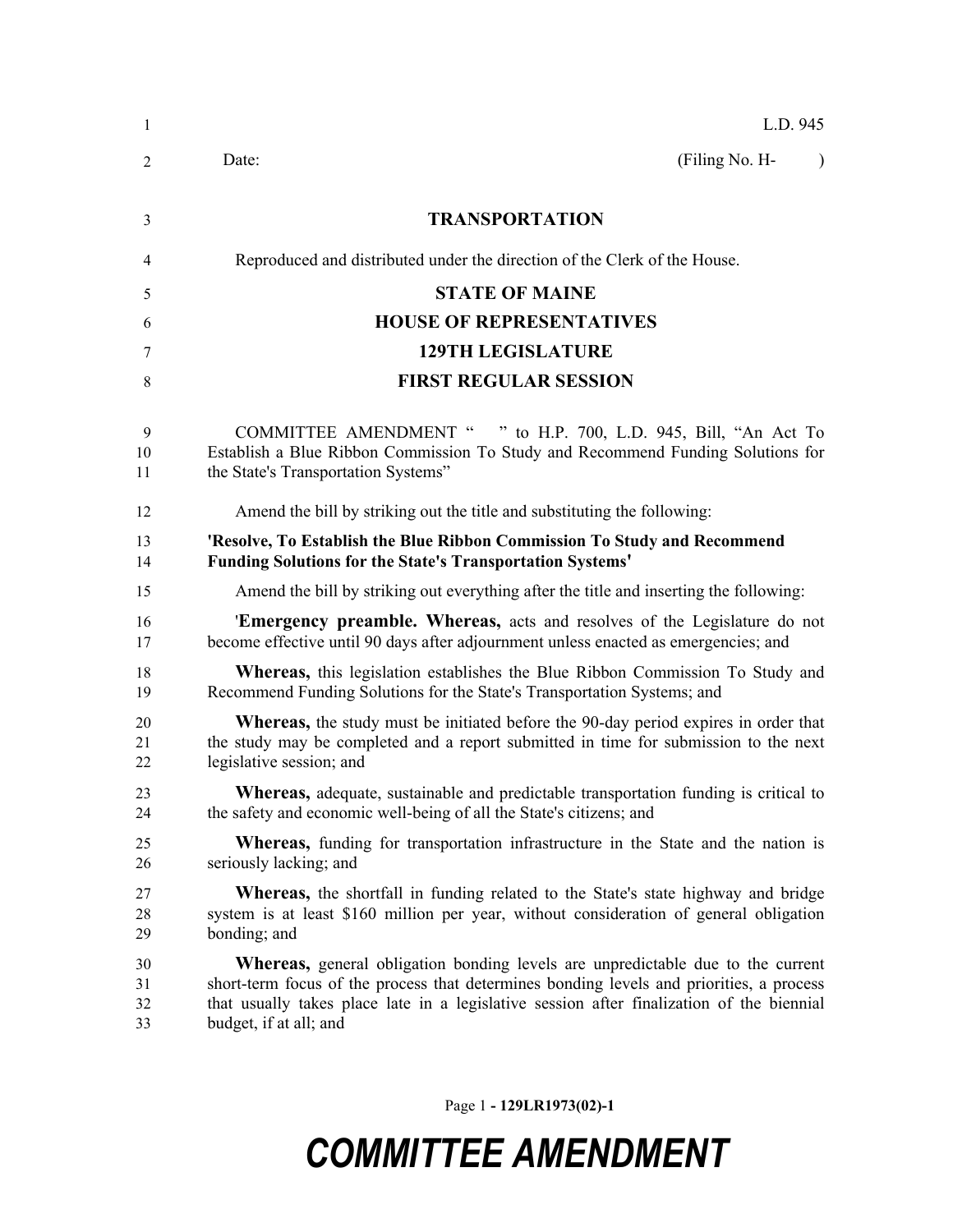**Whereas,** higher fuel efficiency vehicles and alternative fuel vehicles continue to erode the funding provided by per gallon fuel taxes and increases the inequity between drivers in terms of the fee paid per mile for use of the state highway and bridge system; and

**Whereas,** fuel prices are relatively low but will likely rise in the years ahead; and

 **Whereas,** about 37 million people visit the State each year, which has a year-round population of about 1.3 million people, and the capacity and a significant portion of the cost of the State's transportation systems are driven by seasonal traffic volumes that swell due to our valued visitors from away; and

- **Whereas,** through years of capital planning, prioritization and efficiency initiatives, the Department of Transportation has proven that it uses funding efficiently and effectively and can be trusted to do so with additional funding; and
- **Whereas,** federal transportation funding is unpredictable, the federal Fixing America's Surface Transportation Act will expire in 2020 and there is no guarantee, in this federal environment, of a stable funding solution in the future; and
- **Whereas,** other states are finding transportation funding solutions, the State has an obligation to all the State's citizens to seek funding solutions now; and
- **Whereas,** a bipartisan blue ribbon commission charged with analyzing options and recommending legislation is the best way to reform and supplement transportation funding in Maine; and
- **Whereas,** in the judgment of the Legislature, these facts create an emergency within the meaning of the Constitution of Maine and require the following legislation as immediately necessary for the preservation of the public peace, health and safety; now, therefore, be it
- **Sec. 1. Commission established. Resolved:** That the Blue Ribbon Commission To Study and Recommend Funding Solutions for the State's Transportation Systems, referred to in this resolve as "the commission," is established.
- **Sec. 2. Commission membership. Resolved:** That, notwithstanding Joint Rule 353, the commission consists of 15 members as follows:
- 1. Three members appointed by the President of the Senate, at least one of whom is from the minority party in the Senate, including at least one member of the Joint Standing Committee on Transportation, and at least one member of either the Joint Standing Committee on Appropriations and Financial Affairs or the Joint Standing Committee on Taxation;
- 2. One member appointed by the President of the Senate representing an organization of municipal or public works officials;
- 3. Four members appointed by the Speaker of the House of Representatives, at least one of whom is from the minority party in the House, including at least one member of the Joint Standing Committee on Transportation, and at least one member of either the Joint Standing Committee on Appropriations and Financial Affairs or the Joint Standing Committee on Taxation;

Page 2 **- 129LR1973(02)-1**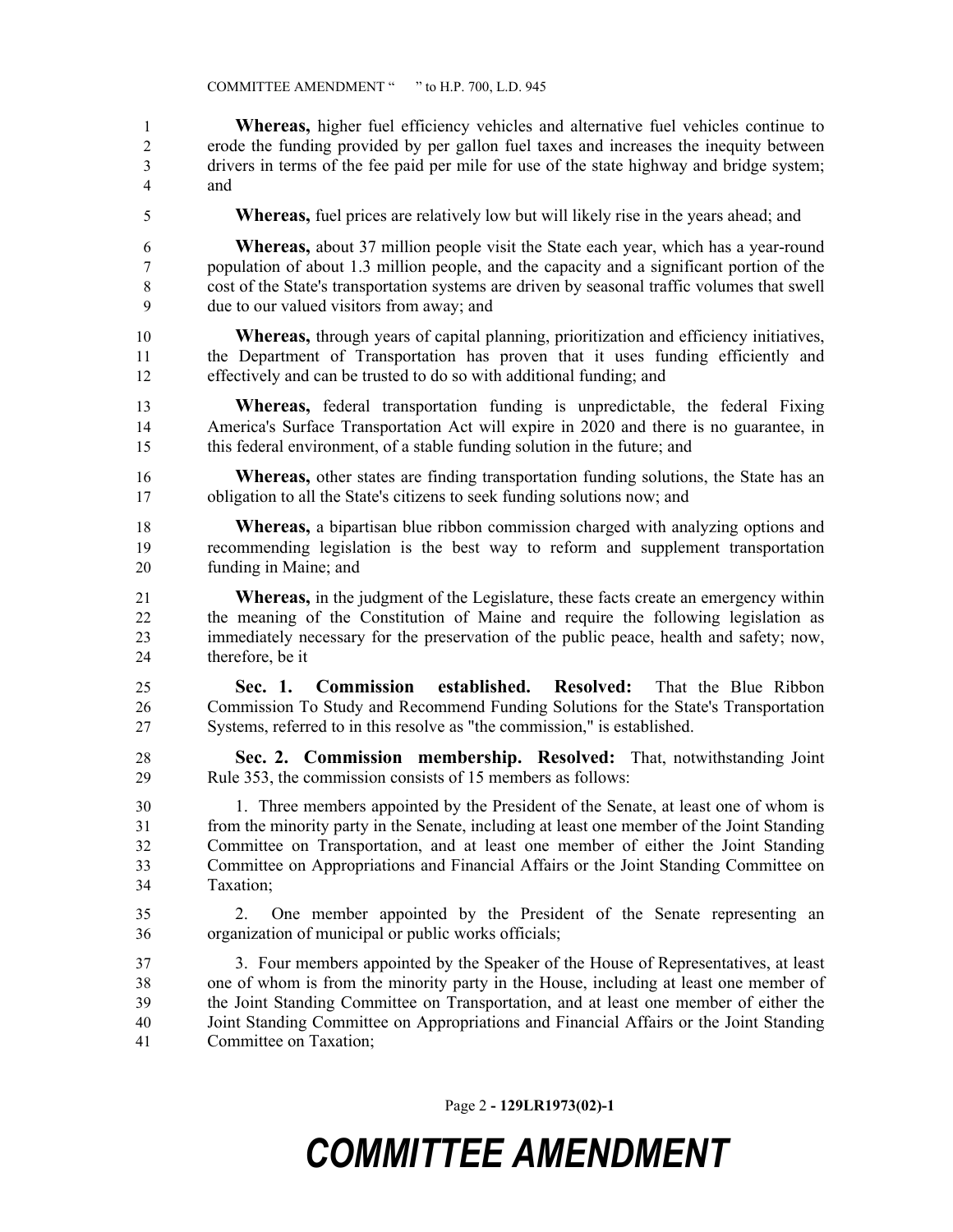4. One member appointed by the Speaker of the House of Representatives representing freight or passenger rail interests;

 5. One member appointed by the Governor representing an organization advocating for proper maintenance and funding of the State's transportation networks, including construction companies that build and maintain or engineer and design the State's transportation infrastructure;

- 6. One member appointed by the Governor representing an organization advocating for the interests of commercial companies moving bulk goods on the State's road networks;
- 7. One member appointed by the Governor representing an organization advocating for public transportation services;
- 8. One member appointed by the Governor representing bicyclist or pedestrian needs;
- 

9. The Commissioner of Transportation, or the commissioner's designee; and

 10. The Executive Director of the Maine Turnpike Authority, or the director's designee.

 **Sec. 3. Chairs. Resolved:** That, notwithstanding Joint Rule 353, the first-named Senate member of the Joint Standing Committee on Transportation and the first-named House member of the Joint Standing Committee on Transportation shall serve as cochairs of the commission.

 **Sec. 4. Appointments; convening of commission. Resolved:** That, notwithstanding Joint Rule 353, all appointments must be made no later than 30 days following the effective date of this resolve. The appointing authorities shall notify the Executive Director of the Legislative Council once all appointments have been completed. After appointment of all members, the chairs shall call and convene the first meeting of the commission. If 30 days or more after the effective date of this resolve a majority of but not all appointments have been made, the chairs may request authority and the Legislative Council may grant authority for the commission to meet and conduct its business.

 **Sec. 5. Duties. Resolved:** That the commission shall study how to reform and adequately supplement funding for the State's transportation infrastructure to promote equity, sustainability and predictability so that the State can responsibly provide safe and reliable state transportation systems. The commission shall focus on funding the state highway and bridge system and shall also develop findings or recommendations on the need and potential funding solutions for multimodal transportation infrastructure. Specific study topics may include, but are not limited to, the following:

 1. A review related to the funding levels necessary to achieve the capital improvement plan goals set forth in the Maine Revised Statutes, Title 23, section 73, subsection 7, including anticipated shortfalls for the next 10 years, and a review of whether the capital improvement plan goals set forth in Title 23, section 73, subsection 7 are still appropriate and valid;

Page 3 **- 129LR1973(02)-1**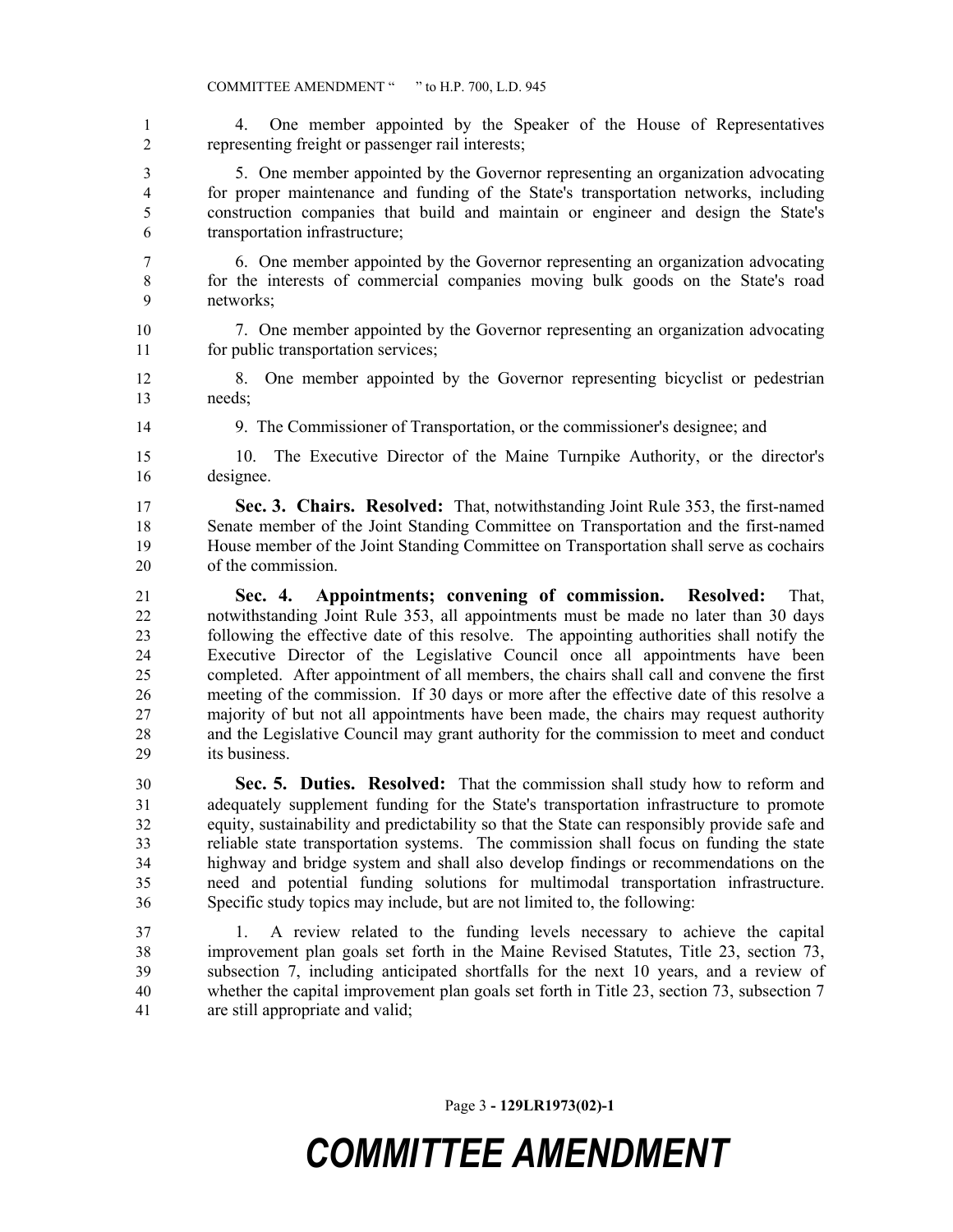2. Mechanisms to increase the predictability of general obligation bonding levels for capital planning at the Department of Transportation for the state highway and bridge system and multimodal infrastructure for the next 10 years;

 3. Mechanisms to address the erosion of Highway Fund receipts and the rising inequity between drivers caused by higher automobile fuel efficiency and alternative fuel vehicles such as adding a registration fee surcharge on hybrid, electric or other alternative fuel passenger automobiles;

4. A voluntary vehicle miles traveled pilot program for passenger automobiles;

 5. Methods to more equitably share the costs of the highway system between residents and nonresidents;

6. Consideration of new highway tolling opportunities;

 7. Consideration of dedicating a portion of sales tax receipts from transportation-related sales to fund transportation needs; and

 8. An increase of state funding for multimodal transportation, including increasing or augmenting the existing funding from the automobile rental sales tax.

 The commission shall meet up to 6 times over the course of 2019 and shall hold public hearings and review recommendations from the people of the State and qualified experts when appropriate at no fewer than 3 locations throughout the State. The chairs shall also provide the opportunity for knowledgeable stakeholders to submit written comments throughout the study process and to provide oral testimony on the commission's draft recommendations. Knowledgeable stakeholders must include representatives from organizations representing economic development, transportation engineering and construction firms, highway users, the Maine State Chamber of Commerce, municipal and public works organizations, trucking and shipping firms, bicyclists and pedestrians, conservation and environmental professionals and the tourism industry.

 **Sec. 6. Staff assistance. Resolved:** That, notwithstanding Joint Rule 353, the Legislative Council shall provide necessary staffing services to the commission, except that Legislative Council staff support is not authorized when the Legislature is in regular or special session.

 **Sec. 7. Report. Resolved:** That, notwithstanding Joint Rule 353, no later than January 3, 2020, the commission shall submit a report that includes its findings and recommendations, including suggested legislation, for presentation to the Joint Standing Committee on Transportation. The Joint Standing Committee on Transportation may submit legislation for presentation to the Second Regular Session of the 129th Legislature.

 **Sec. 8. Appropriations and allocations. Resolved:** That the following appropriations and allocations are made.

- **LEGISLATURE**
- **Study Commissions Funding 0444**

Page 4 **- 129LR1973(02)-1**